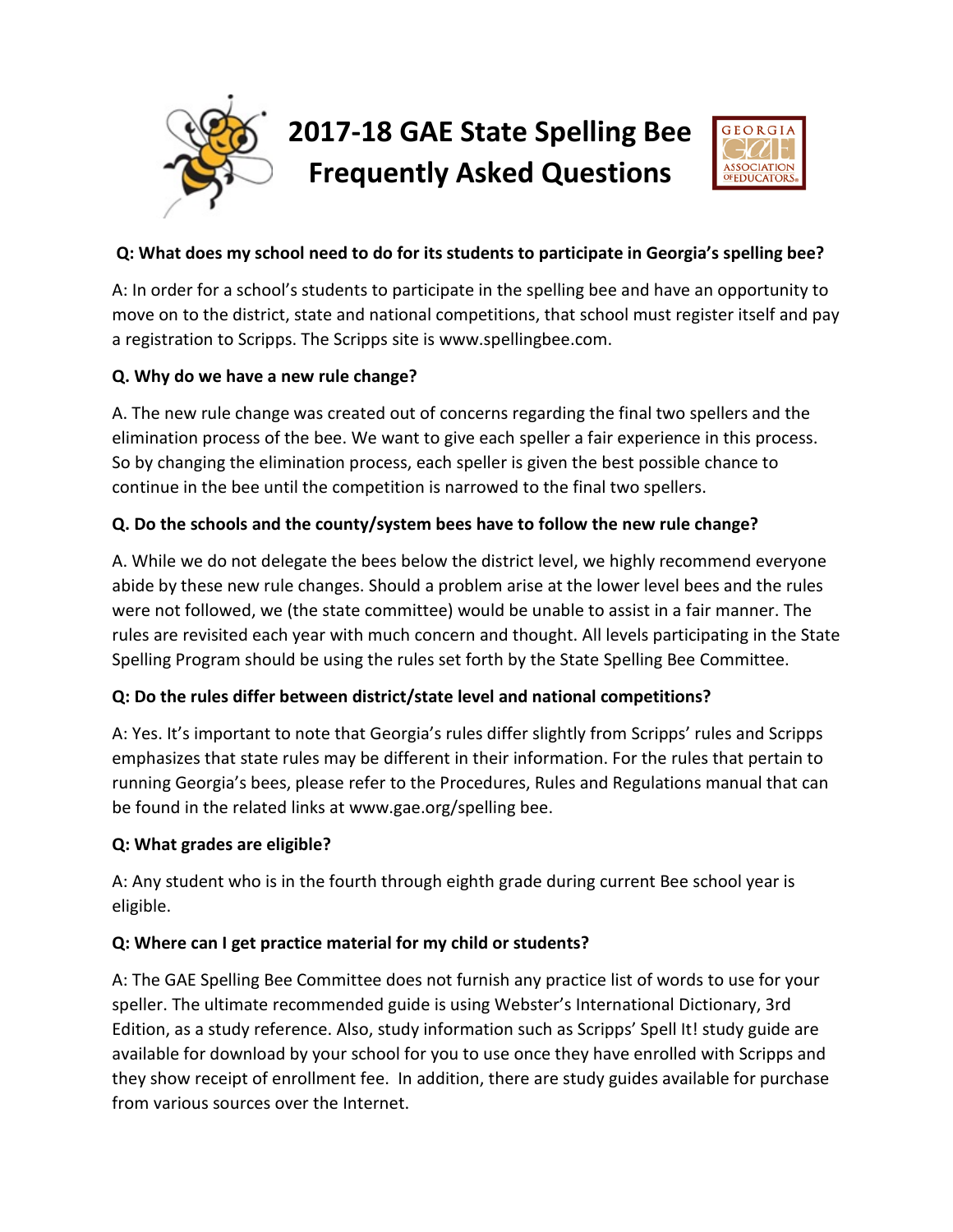# **Q: My speller won the bee in his/her classroom. What is the next level of competition for my speller?**

A: The levels of advancement are as follows: classroom, school, county/system, district, and finally state.

## **Q: When and where is my county/system bee being held?**

A: First check your county/system calendar for the date, place and time of your bee. If the information is not posted on the yearly calendar, then call the central office and find out who is in charge of your local bee. Usually the English Language Arts department will have that information. If all else fails, contact your GAE Local Association President (can find at gae.org) and ask for the person in charge of the spelling bee for your county/system.

## **Q: How will I find out information about my next level of competition for my speller?**

A: At each level, the bee coordinator should forward your information to the coordinator at the next level of competition. In the event you do not receive information regarding the next level of competition, contact the GAE office at gaebee@gae.org or your district consultant for assistance.

# **Q: My speller is the alternate at his/her competition. Does my speller need to attend the competition although he/she is not participating?**

A: The attendance of the speller is entirely up to the speller and the parent. However, if one of the qualifying spellers does not show up there is a chance the alternate would then be allowed to participate.

### **Q: How do spellers advance to the state level?**

A: Only 20 spellers advance to the state level. The top two spellers from each of the nine bee districts, plus the top two spellers from the GISA [private schools] bee, will make up the 20 spellers at the state level bee.

### **Q: I homeschool my child(ren). How do I get him, her or them involved?**

A: Whether you are an individual homeschool or part of a homeschool group, your child can participate in the Bee. Please go to www.gae.org/spellingbee and download the Procedures, Rules and Regulations (PRR) manual. It will have all of the information you need on how to participate. Look especially at page 5. You will have to register and pay a fee through Scripps either as an individual household or group. If you still have questions, please don't hesitate to contact your State Spelling Bee Consultant for your District (see pages 23-25 in PRR) or contact GAE at [gaebee@gae.org](mailto:gaebee@gae.org)